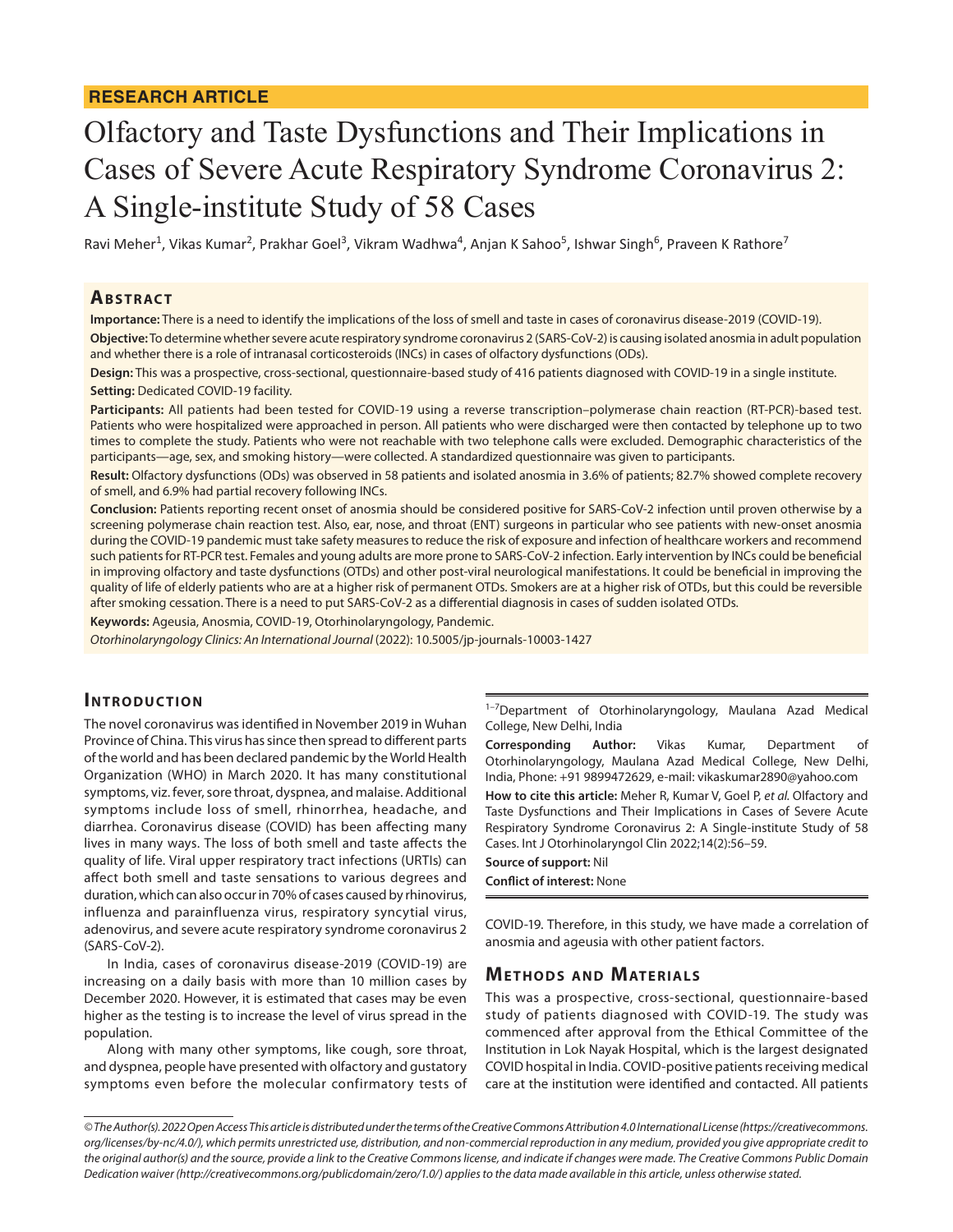underwent COVID-19 detection using a reverse transcription– polymerase chain reaction (RT-PCR)-based test. Patients who were hospitalized were approached in person. All patients who were discharged were then contacted by telephone up to two times to complete the study. Patients who were not reachable with two telephone calls were excluded. Demographic characteristics of the participants—age, sex, and smoking history—were collected. A standardized questionnaire was given to participants. Participants were asked about symptoms of COVID-19 they had been experiencing and also how many days into the COVID-19 course that they began to experience OD. Then, they were asked to provide their clinical signs and the exact order in which they had experienced the symptoms. Participants were asked to rate their sense of smell and taste during the infection compared to baseline, as "normal," "decreased," or "none at all." Participants with responses of "decreased" or "none at all" were again asked about the improvement in smell during their recovery at 2 weeks. Patients who did not show any spontaneous improvement were advised to start INCs for 2 weeks. Such patients were followed up again after 2 weeks for any improvement in the OD symptoms.

#### **RESULT AND ANALYSIS**

The study included a total of 416 cases of confirmed COVID-19 of which 36.3% were male and 63.7% were female. The mean age was 44.92  $\pm$  16.235 years with the range being 18-91 years. The median age was 47, and the mode was 50. Males had higher odds of OD than females [OR 1.934 (CI 1.11–3.39) *p* = 0.021]. Out of 416 patients, 70 were smokers (16.8%). The number of patients with fever was 278 (66.8%), with nasal discharge 46 (11.1%), with sneezing 28 (6.7%), with hyposmia/anosmia 58 (13.9%), with cough 206 (49.5%), with sore throat 90 (21.6%), with dyspnea 99 (23.8%), with change in taste 53 (12.7%), and with change in voice 15 (3.6%). Out of 58 patients with hyposmia/anosmia, 6 patients (10.3%) had no improvement in smell after 2 weeks, 48 patients (82.7%) had complete improvement, and 4 patients (6.9%) had partial recovery. All these 6 patients were started on INCs and showed variable degrees of improvement. In patients with symptoms of anosmia/hyposmia, 29.3% had a history of smoking, while 24.3% of all smokers had symptoms of anosmia/ hyposmia ([Table 1\)](#page-1-0).

Anosmia was an associated symptom with fever in 10.3% of all patients, while 3.6% of patients had anosmia without fever. Ageusia was an associated symptom with fever in 10.3% of all patients, while 2.4% of patients had ageusia without fever ([Table 2\)](#page-1-1). Voice change was an associated symptom with fever in 2.1% of all patients, while 1.4% of patients had voice change without fever.

<span id="page-1-0"></span>**Table 1:** Relationship between smoking and anosmia in COVID-19 patients

| Smoking/Anosmia | Yes | No  | Total |
|-----------------|-----|-----|-------|
| Yes             | 17  | 53  | 70    |
| No              | 41  | 305 | 346   |
| Total           | 58  | 358 |       |

<span id="page-1-1"></span>

|         | Fever | No fever |
|---------|-------|----------|
| Anosmia | 43    | 1 C      |
| Ageusia |       | 10       |

Patients below 40 years with anosmia were 4.8%. Patients above 40 years with anosmia were 9.1%. Patients below 40 years with ageusia were 4.3%. Patients above 40 years with ageusia were 8.4%.

#### **Dis c u s sio n**

The coronavirus is spreading in different parts of India since March 2020. It has been the cause of major health issues since WHO declared it as pandemic. The rising trend of cases in India has been due to its high population density and demography. The increased number of infections due to SARS-CoV-2 in females and young adults has been shown in the current study, which is supported by Zahra et al.<sup>1</sup> and Vaira et al.<sup>[2](#page-2-1)</sup> The higher infection in female patients in India could be as a result of prevalent vitamin D deficiency. In the Indian population, a high prevalence of low serum vitamin D level in women was observed. $3$  Vitamin D supplementation has been proved useful in preventing acute respiratory infections.<sup>[4](#page-2-3)</sup> This could be the case in India and countries where vitamin D deficiency is prevalent. The involvement of young adults could be because India has a higher number of individuals aged between 20 and 60 years and people of this age are more involved in socializing, which could be the cause of viral spread.

Olfactory and taste dysfunctions (OTDs) have often been ignored by many physicians, but SARS-CoV-2 has put them in the limelight. Otorhinolaryngologists see OTDs as a neurological manifestation of SARS-CoV-2. In the past, the coronavirus has been known to cause OTDs.<sup>[5](#page-2-4)</sup> OTDs can result from rhinorrhea and nasal blockage due to multiple causes. This conductive OD results from odorants not reaching the olfactory sensory epithelium (OSE) and the patient ends up having a loss of smell. But in SARS-CoV-2, patients are having OD without rhinorrhea and nasal blockage, indicating that there is a direct involvement of OSE by SARS-CoV-2. Angiotensin-converting enzyme 2 (ACE2) has been identified as a cellular receptor for SARS-CoV-2<sup>[6](#page-2-5)</sup> which is expressed on the nasal mucosa.<sup>[7](#page-2-6)</sup> The virus gains entry into the nasal cavity by aerosol inhalation and reaches OSE where it attaches to ACE2 receptors. But not all patients of SARS-CoV-2 present with OTDs rather, which could be due to the invasion of supporting cells in OSE instead of sensory neurons. The higher rate of recovery in OD (82.7%) also supported by Moein et al.<sup>[8](#page-2-7)</sup> suggests that the involvement of sensory neurons is minimal. The invasion of nonneuronal cells, like sustentacular cells, microvillar cells, basal cells, and Bowman's gland cells, by SARS-CoV-2 could be the cause of OD.

In the current pandemic, patients are clinically identified with the constitutional symptoms of the virus of which fever is the most common<sup>[9](#page-2-8)</sup> before a molecular diagnosis is made. But in the current study, 3.6% of patients developed isolated OD and were diagnosed with SARS-CoV-2 by molecular tests. There have been similar findings in the literature by Gane et al.<sup>10</sup> and Hopkins et al.<sup>11</sup> where the predominant symptom was OD. In addition to anosmia, evidence of ageusia and dysgeusia (parageusia) was also seen in patients with COVID-19.<sup>12</sup> Upper respiratory viruses, such as those associated with the common cold and influenza, are considered to be the most common cause of OD in humans.<sup>[5](#page-2-4)[,13](#page-3-3)</sup> Other viruses, like human immunodeficiency virus and Creutzfeldt–Jakob disease virus, $14$  can also cause OD. In this study, 10.3% of patients with OD did not improve, resulting in permanent OD, which could be an early manifestation of neurological sequelae of SARS-CoV-2. The permanent damage to OSE results from extensive loss of sensory neurons due to viral infection. This could further lead to an extension to the olfactory bulb by retrograde transport of the virus,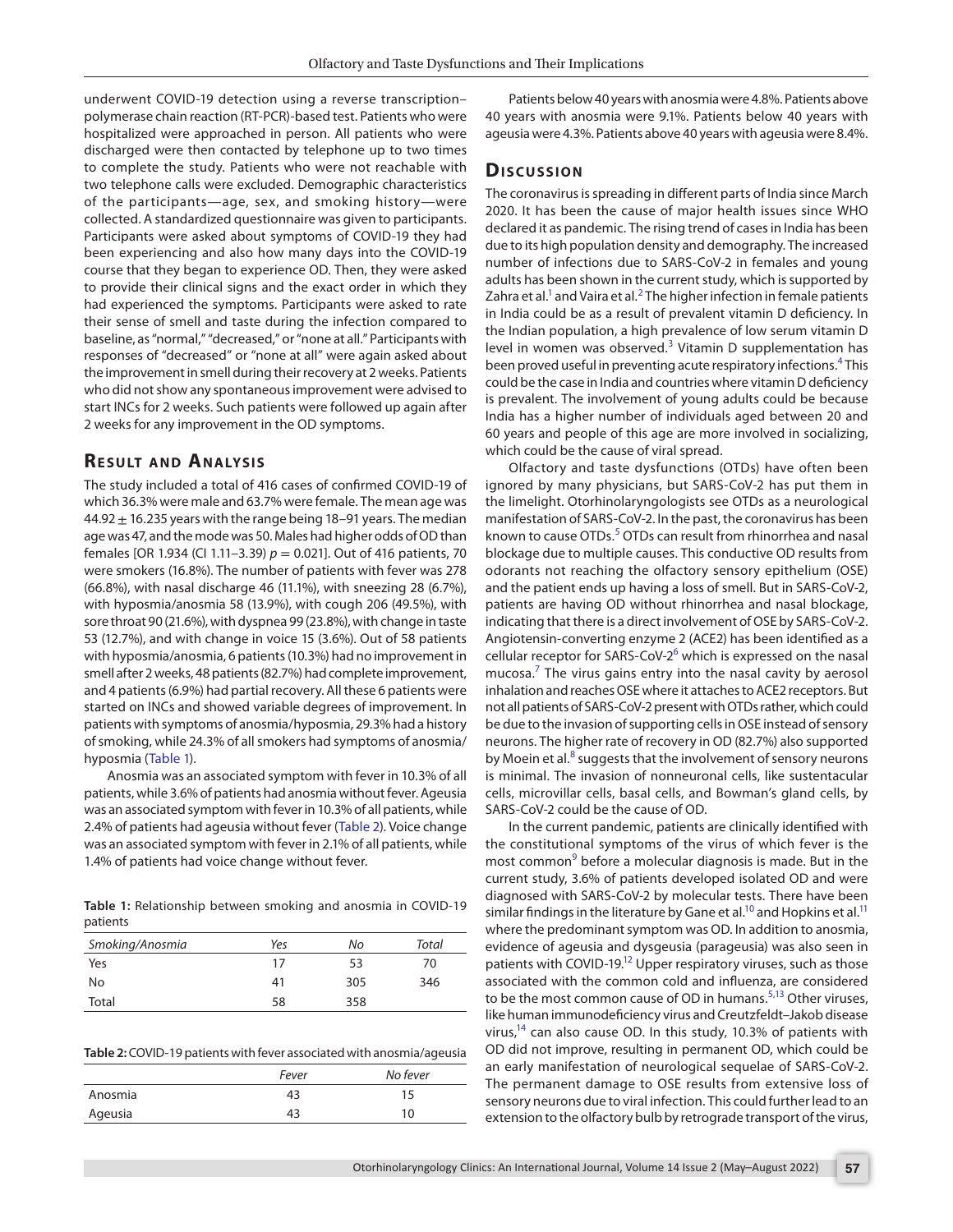which is commonly seen in herpes simplex virus.<sup>15,[16](#page-3-6)</sup> The virus may cross the inflamed blood–brain barrier and may cause neurological manifestations, like encephalitis and cerebrovascular accident. There has been evidence of SARS-CoV-2 leading to neurological manifestations[.17](#page-3-7) This retrograde movement of SARS-CoV-2 through the olfactory nerve route and viral latency and reactivation may lead to learning and behavioral deficiencies and violent behavior in children and adults in the long term.<sup>18</sup>

In the protocol for treating SARS-CoV-2, patients have been given doses of oral corticosteroids to prevent acute respiratory distress syndrome. These corticosteroids may be beneficial for OSE as well as in the spontaneous recovery of OTDs. Patients with isolated OTDs are not given oral corticosteroids but can be given INCs to decrease the duration of OTDs and prevent permanent damage. A similar trial is going on to assess the efficacy of local intranasal treatment with budesonide (nasal irrigation), in addition to olfactory rehabilitation, in the management of loss of smell in COVID-19 patients without signs of severity and with persistent hyposmia for 30 days after the onset of symptoms.<sup>19</sup> Furthermore, studies are needed to prove the efficacy of INCs on OD due to SARS-CoV-2.

Although the mean age of patients infected with SARS-CoV-2 was 44 years in the present study, the number of patients with OTDs above 40 years was almost twice the number of patients with OTDs below 40 years. This could be due to the degenerative changes in OSE with age. Age-related deficits in smell function are well known, and decreased smell function is commonly identified in most elderly patients, including those who are not on any medications.<sup>[20](#page-3-10)</sup> The age-related changes are due to damage to olfactory receptors and decrease in the number of glomeruli within the olfactory bulb. $21$ These changes are exaggerated by the infection of SARS-CoV-2 and may lead to permanent OTDs in the elderly patients affecting their quality of life. There is a further need to study the reversibility of OTDs and the risk of permanent OTDs in elderly patients.

The correlation between smoking and OD was also assessed in the study. The number of smokers with OD (17/70 cases, 24.3%) was almost double that of nonsmokers with OD (41/346 cases, 11.9%). Patients with a history of smoking are known to develop reversible OD and rhinorrhea due to impaired mucociliary clearance of nasal mucosa.[22](#page-3-12)[–24](#page-3-13) The mucociliary impairment caused by smoking can prolong the viral infectivity time in the nasal cavity, which could result in an increased number of infected cells in OSE. Although it is not conclusively proved in the study, smoking can increase the duration of spontaneous recovery of OD, which could also result in permanent OD.

Most of the COVID patients who had anosmia as one of the initial symptoms usually recover between 1 and 3 weeks spontaneously without any treatment. Treatment of COVID-19-related OD may be required if the symptoms persist for more than 3 weeks. The efficacy of any such treatment is not documented yet. We initially treated such patients with doses of intranasal steroids (fluticasone furoate nasal spray 2 puffs twice daily) with a low degree of improvement. Oral corticosteroids are not recommended because of the associated side effects. On reviewing the literature, it was found that there is a role of olfactory training which involves repeated sniffing of common odors, like lemon, coffee, rose, cloves, and eucalyptus, for 20-30 seconds each twice daily for 16 weeks. $25$  Various studies have demonstrated improved olfaction in patients with post-infectious OD after olfactory training. A study by Hummel et al. found that the olfactory training appears to increase olfactory

function in approximately 30% of the subjects over a period of 12 weeks compared to subjects who had no olfactory training. $^{26}$  $^{26}$  $^{26}$ Another study on olfactory training by Konstantinidis involving 119 patients found that 16-week short-term exposure to specific odors may increase olfactory sensitivity in patients with post-infectious and post-traumatic  $OD.<sup>27</sup>$  The same can be extrapolated for the management of OD associated with COVID-19. The olfactory training is very cost-effective and does not have any side effects. In this regard, it needs to be mentioned that we came across patients who used camphor, which is readily available in all Indian households, smelling it daily for a few minutes two to three times a day, and this has yielded excellent results in COVID-19 patients. As a matter of fact, some of them reported a return of camphor smell on as early as the third day and then other smells, like coffee aroma/lemon, after 3–4 days. There is no evidence regarding the use of camphor in OD, and it requires further studies. It could be acting just like olfactory training as with the other odors. Adjuvant therapies, like vitamin A, which may act to promote olfactory neurogenesis, and systemic omega-3, which may act through neuroregenerative or anti-inflammatory means, coupled with zinc 50 mg twice daily can help. The above adjuvant therapies are supposed to help in olfactory training; however, to date, there is no evidence that these therapies are effective in patients with OD related to COVID-19.

These findings are important for otorhinolaryngologists because in the post-pandemic scenario, SARS-CoV-2 will be put in the differential diagnosis of patients with OTDs. Patients presenting with isolated sudden OTDs should be looked for SARS-CoV-2 by molecular tests. There is a further need to study the presence of SARS-CoV-2 in the olfactory bulb and olfactory nerve in postmortem patients, which could enlighten us and give a better picture of neurological manifestations of this virus.

#### **REFERENCES**

- <span id="page-2-0"></span>1. Zahra SA, Iddawela S, Pillai K, et al. Can symptoms of anosmia and dysgeusia be diagnostic for COVID-19? Brain Behav 2020;10(11):e01839. DOI: 10.1002/brb3.1839.
- <span id="page-2-1"></span>2. Vaira LA, Deiana G, Fois AG, et al. Objective evaluation of anosmia and ageusia in COVID-19 patients: single-center experience on 72 cases. Head Neck 2020;42(6):1252–1258. DOI: 10.1002/hed.26204.
- <span id="page-2-2"></span>3. Rai SK, Gupta TP, Kashid M, et al. Can self-perceived easy fatigability be a predictor of vitamin D deficiency in young Indian women? J Family Med Prim Care 2020;9(2):997–1002. DOI: 10.4103/jfmpc. jfmpc\_862\_19.
- <span id="page-2-3"></span>4. Martineau AR, Jolliffe DA, Hooper RL, et al. Vitamin D supplementation to prevent acute respiratory tract infections: systematic review and meta-analysis of individual participant data. BMJ 2017;356:i6583. DOI: 10.1136/bmj.i6583.
- <span id="page-2-4"></span>5. Suzuki M, Saito K, Min WP, et al. Identification of viruses in patients with postviral olfactory dysfunction. Laryngoscope 2007;117(2): 272–277. DOI: 10.1097/01.mlg.0000249922.37381.1e.
- <span id="page-2-5"></span>6. Zhou P, Yang XL, Wang XG, et al. A pneumonia outbreak associated with a new coronavirus of probable bat origin. Nature 2020;579(7798):270–273. DOI: 10.1038/s41586-020-2012-7.
- <span id="page-2-6"></span>7. Ohkubo K, Lee CH, Baraniuk JN, et al. Angiotensin-converting enzyme in the human nasal mucosa. Am J Respir Cell Mol Biol 1994;11(2): 173–180. DOI: 10.1165/ajrcmb.11.2.8049077.
- <span id="page-2-7"></span>8. Moein ST, Hashemian SM, Mansourafshar B, et al. Smell dysfunction: a biomarker for COVID-19. Int Forum Allergy Rhinol 2020;10(8):944–950. DOI: 10.1002/alr.22587.
- <span id="page-2-8"></span>9. Yang J, Zheng Y, Gou X, et al. Prevalence of comorbidities and its effects in patients infected with SARS-CoV-2: a systematic review